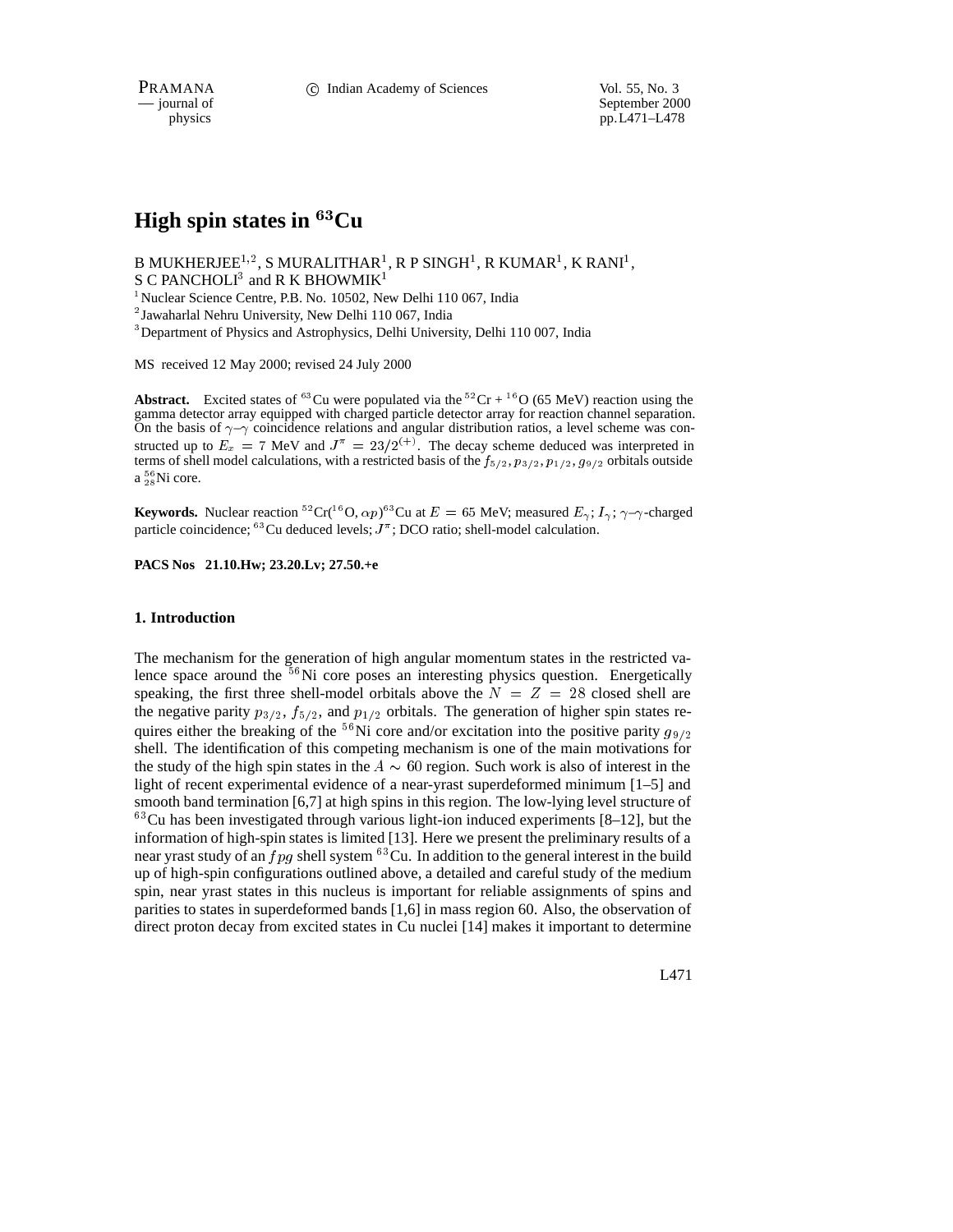the excitation energies, spins, and parities of levels in this mass region, in order to provide a complete characterization of the proton-decaying states.

# **2. Experimental details**

One experiment was performed at the Nuclear Science Centre, New Delhi, using a 65 MeV beam of  $16$ O, provided by the 15 UD Pelletron facility, incident on a gold-backed natural chromium target. This experiment used a 1 mg/cm<sup>2 52</sup>Cr target evaporated onto a thick 7.2 mg/cm<sup>2</sup> Au backing. Prompt  $\gamma$ -rays were detected using the gamma detector array (GDA) [15] of twelve germanium detectors (HPGe) with BGO Compton suppressors, in coincidence with the evaporated lightly charged particles, which were detected with the  $4\pi$ charged particle detector array (CPDA) [16]. The energy resolutions of the HPGe detectors were 1.5–2.3 keV for the 1.3 MeV  $\gamma$ -rays. The efficiencies were about 25% relative to a standard 3"  $\Phi \times 3$ " NaI detector. The CPDA, consisted of fourteen phoswich  $\Delta E-E$ detectors, which are made of fast–slow plastic scintillators (BC400 and BC444), selected the evaporation channels of the charged particles.

# **3. Data analysis and results**

A total of 9.4  $\times$  10<sup>7</sup>  $\gamma$ - $\gamma$ -charged particle coincidence events were collected event by event for an offline analysis, from which  $\gamma$ - $\gamma$  matrices were created by applying different gating conditions set on the number of detected protons and/or  $\alpha$  particles. The  $\gamma$ - $\gamma$  coincidence relationship for <sup>63</sup>Cu were derived from a  $4k \times 4k$  matrix gated on the  $1\alpha1p$  reaction channel.

Figure 1 shows the typical charged particle- and  $\alpha$ - (inset) multiplicity spectrum, which were used finally to gate on the raw  $\gamma$ - $\gamma$  spectrum to identify the  $\gamma$ -rays belonging to different reaction channels. Each sharp peak position marked with number and type of multiplicity clearly gives evidence of the clean separation, and, hence identification of different charged particle reaction channel. A comparison of a typical projected  $\gamma$ -spectrum from the total matrix (where no charged particle condition is used) with that of an  $\alpha p$  gated matrix is shown in figure 2. Panels (a) and (b) in figure 2 present an ungated and  $1\alpha1p$ gated  $\gamma$ -ray spectrum, respectively, while panel (c) is the spectrum obtained by putting a gate on 342 keV transition of  ${}^{63}$ Cu from the  $\alpha p$  gated matrix. Coincidence, intensity balance, and summed energy relations were inspected to deduce the high spin states. The  $\gamma$ - $\gamma$  spectrum gated by  $1\alpha1p$  exit channel, in panel (b) of figure 2, has the breakthrough of higher multiplicity reaction channels, in particular, of the  $1\alpha1p1n$  channel (<sup>62</sup>Cu) [17], which is most abundantly produced in this reaction. Therefore, this spectrum shows the  $\gamma$ -rays of <sup>63</sup>Cu as well as of <sup>62</sup>Cu with a high ratio of peak to background and very high purity.

High resolution  $\gamma$ - $\gamma$  coincidence matrix was then incremented from which decay scheme of  ${}^{63}$ Cu was constructed. The  $\gamma$ -ray energies and intensities presented in the level scheme (cf. figure 3) are based on the previously mentioned  $1\alpha 1p$  gated  $\gamma$ - $\gamma$  matrix. But for weak transitions and/or doublet structures,  $\gamma$ -gated spectra obtained from total  $\gamma$ - $\gamma$  matrix were considered. Spin and parity assignments were made on the basis of a DCO-type analysis [18] and from the known  $3/2^-$  spin-parity value of the ground state. A separate  $\gamma$ - $\gamma$  coincidence matrix was constructed with events detected in detectors at 153 $^{\circ}$  ( $\theta_1$ ) versus those at 99 $^{\circ}$  ( $\theta_2$ ) detectors. By gating a transition of known multipolarity on each axis of this matrix, a DCO ratio

L472 *Pramana – J. Phys.,* **Vol. 55, No. 3, September 2000**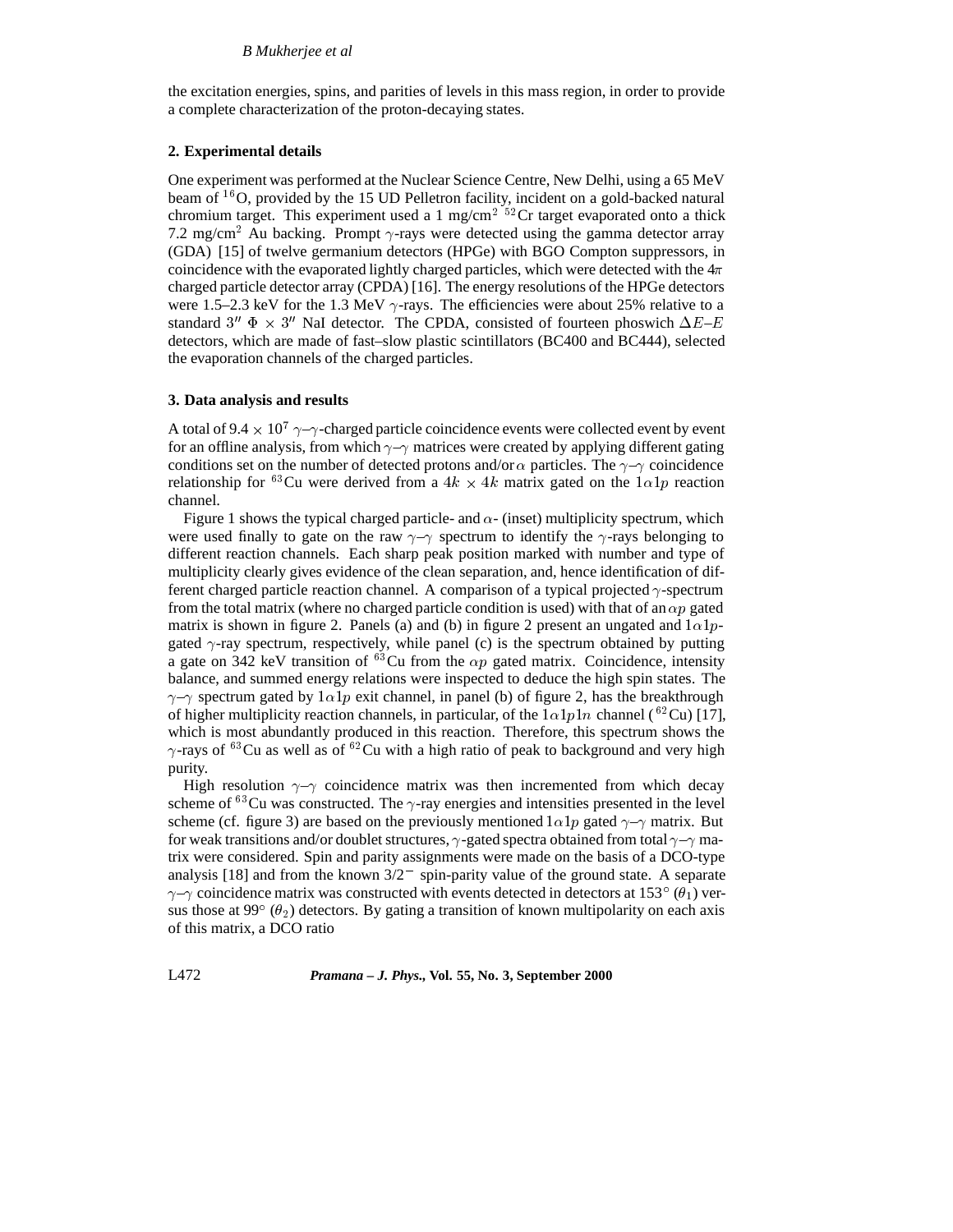*High spin states in* <sup>63</sup>*Cu*

$$
R_{\text{dco}} = \frac{I_{\gamma_1}(\theta_1) \text{ gated by } \gamma_2(\theta_2)}{I_{\gamma_1}(\theta_2) \text{ gated by } \gamma_2(\theta_1)}
$$

could be obtained. For an (E2, E2) coincidence,  $R_{\text{dco}}$  was found to be approximately 1.0, while for (E2, E1/M1) pairs,  $R_{\text{dco}} \approx 0.6$ . Definite parities were assigned to the excited states if one of their de-exciting transitions was stretched E2 or mixed M1/E2 transition, while in the case of pure dipole transitions only tentative parities were ascribed. The energies, relative intensities, and DCO ratios of the  $\gamma$ -rays are given in table 1. Intensity values are obtained from the total projected spectrum and are normalized with respect to that of 962 keV  $\gamma$ -ray. The DCO ratios are obtained from the spectra gated by an E2 342 keV transition. The DCO ratios of some of the transitions could not be measured because they were weak in intensity. Hence, no definite conclusion could be drawn about the spin-parity of some levels, which are left vacant in the table. The decay scheme of <sup>63</sup>Cu derived from



**Figure 1.** Typical multiplicity spectrum of evaporated charged particles (either proton or  $\alpha$ ) and  $\alpha$  (inset) detected in the CPDA. Each sharp peak position marked with number and type of multiplicity ('cp' for charged particle and 'a' for  $\alpha$ ) clearly evidences the clean separation and, hence, identification of different charged particle reaction channels.

*Pramana – J. Phys.,* **Vol. 55, No. 3, September 2000** L473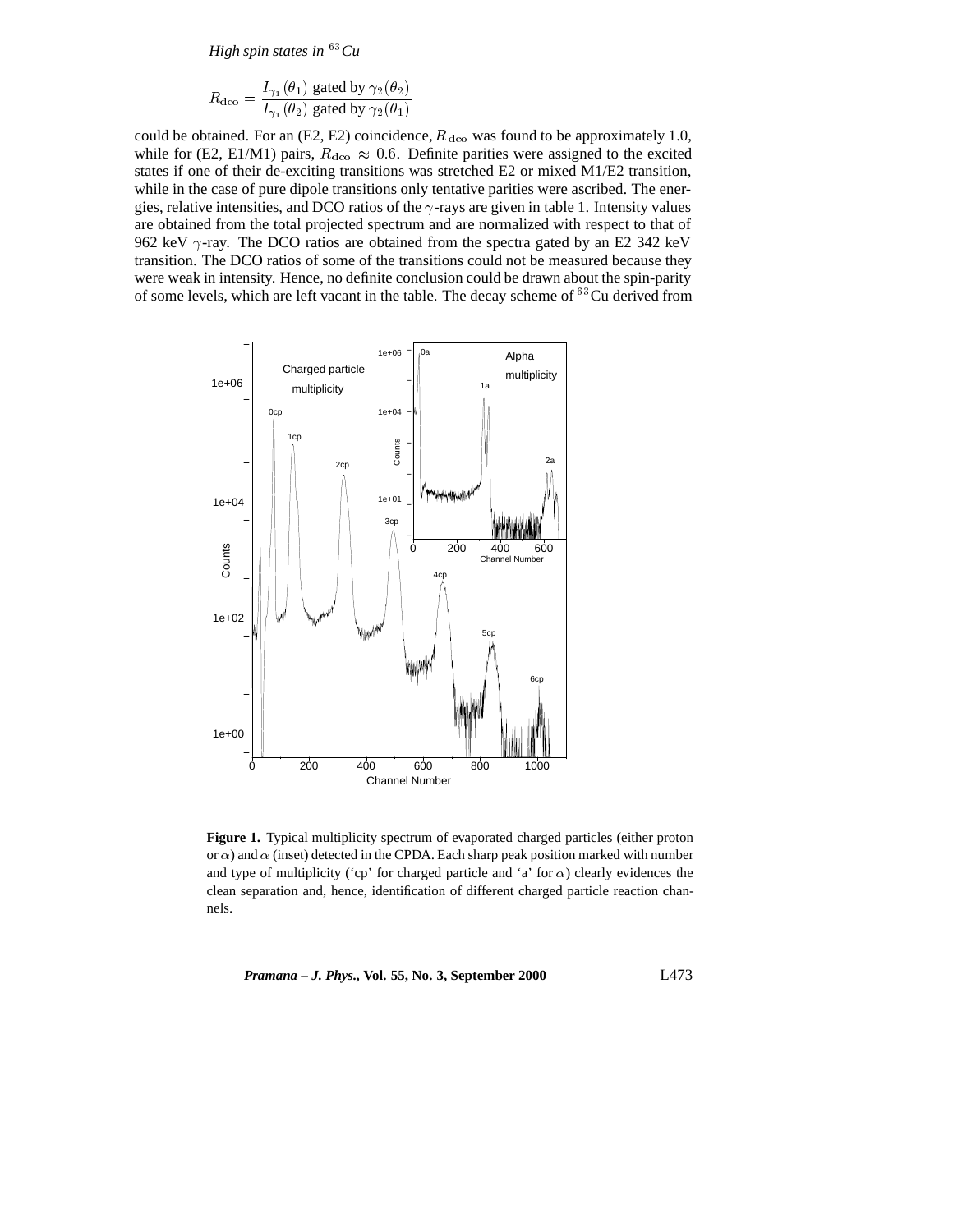

**Figure 2.**  $\gamma$ -ray spectra: (a) with no condition, (b) gated by  $1\alpha1p$  and (c) gated by  $1\alpha1p$  and 342 keV transition of <sup>63</sup>Cu.

this work is shown in figure 3. All the transitions marked in the panel (c) of figure 2 are assigned in the level scheme except X-rays and  $\gamma$ -rays from gold backing. This present work confirms almost all the states proposed in the earlier experiments [8–13], most of which had used light-ion induced reactions to populate the nuclei. In addition, a total of eight previously unreported states and 17 new  $\gamma$  transitions (marked by an asterisk in figure 3) have been observed and properly placed in the level scheme, thereby, extending the level scheme of <sup>63</sup>Cu up to an excitation energy of  $\sim$  7 MeV and spin-parity of 23/2<sup>(+)</sup>. The energies of newly assigned  $\gamma$ -rays are 297, 368, 406, 510, 526, 553, 618, 668, 790 (doublet), 821, 990, 1087, 1271, 1291, 1543, and 1707 keV. We have observed some of these  $\gamma$  rays linking some of the already established levels, which have resulted in predicting and/or assigning spin parities of the known levels in a more conclusive way. In the gated spectra we could find several other  $\gamma$ -rays, which could not be placed in the level scheme due to lack of proper coincidence relations. The states with tentative spin-parity  $9/2^+$ ,  $13/2^+$ ,  $17/2^+$ and  $19/2^{(+)}$  at 2505, 4155, 4497 and 6283 keV respectively are confirmed in the present work. Gamma-rays of 406, 821, 990, 1271, 1291 keV transition energies in the data set, depopulating the states at 2912, 5319, 1952, 5769, 2618 keV respectively, had insufficient statistics to extract useful numbers of DCO ratios; they consequently remain unassigned. This does, however, constitute the first observation of these states and their place in the decay scheme is therefore significant. The state  $(23/2^{(+)})$  at 7073 keV, depopulating via 790 keV transition, is observed to be the highest spin state in the decay scheme.

L474 *Pramana – J. Phys.,* **Vol. 55, No. 3, September 2000**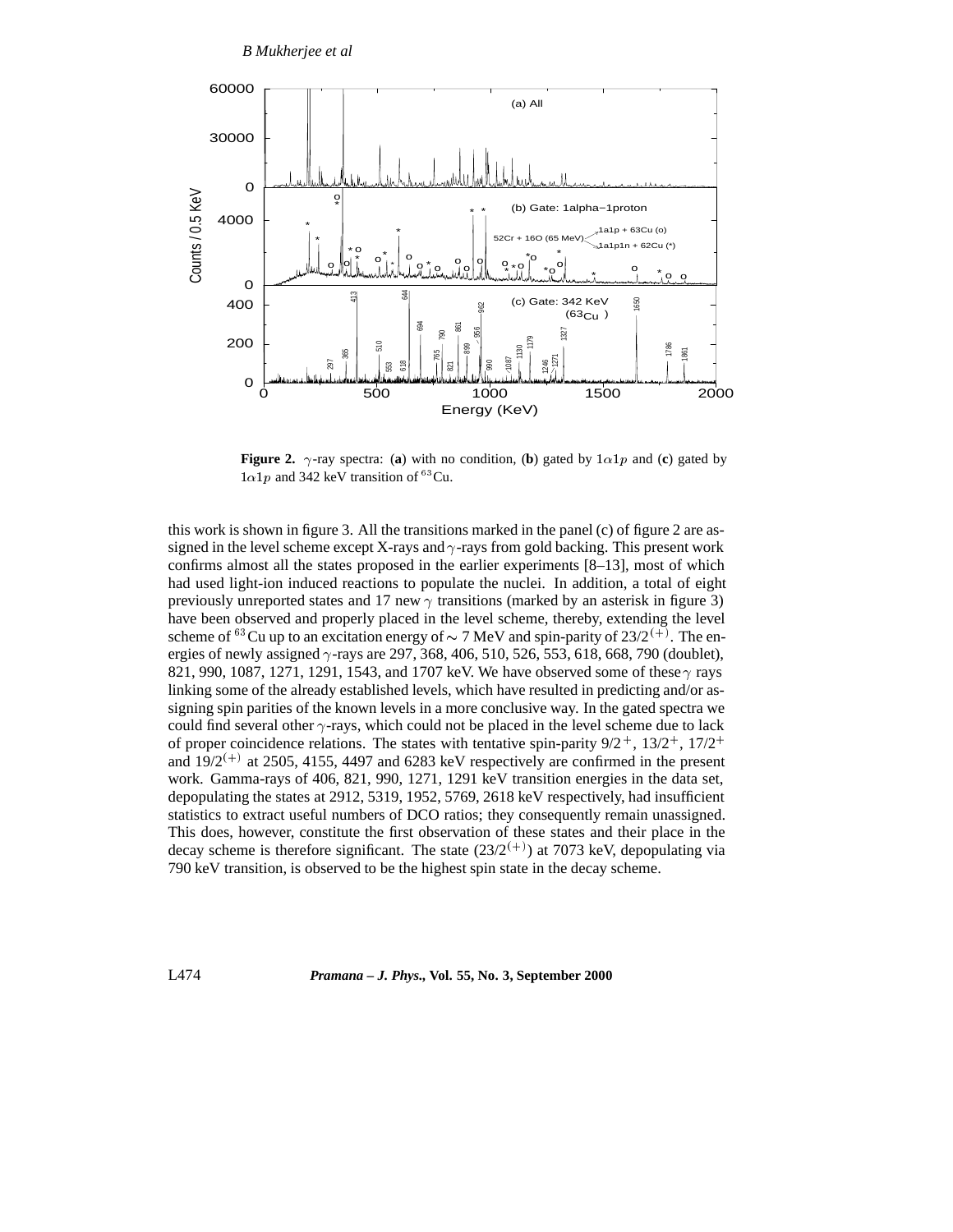*High spin states in* <sup>63</sup>*Cu*



**Figure 3.** Proposed level scheme for <sup>63</sup>Cu. All transitions have satisfied  $\gamma-\gamma$  coincidence conditions, and the width of the arrows corresponds to the relative  $\gamma$ -ray intensities.

# **4. Shell model comparison and discussion**

Shell model calculations have been performed for  ${}^{63}$ Cu with a model space basis restricted to the  $f_{5/2}$ ,  $p_{3/2}$ ,  $p_{1/2}$ , and  $g_{9/2}$  orbitals (henceforth called  $fpg$  shell calculations), using the OXBASH code [19]. The two-body matrix elements were taken from the work of Koops *et al* [20]. The model assumes a closed  $_{28}^{56}$ Ni core and does not allow for core breaking. For both the protons and neutrons, the single-particle energies of these active orbitals were calculated relative to the lowest  $f_{5/2}$  state, and found to be 1.01 MeV for  $p_{3/2}$ , 2.83 MeV for  $p_{1/2}$ , and 0.68 MeV for  $g_{9/2}$  orbital.

For  $_{29}^{63}Cu_{34}$ , the *f pg*-shell model space has six valence neutrons and one valence proton in the four active orbitals, and the maximum angular momentum that can be generated is  $(\pi g_{9/2})^1_{9/2^+} \otimes (\nu g_{9/2})^4_{12^+} \otimes (\nu f_{5/2})^2_{4^+} = \frac{41}{2} + \hbar$ . The results of this calculation are compared with the experimental levels in figure 4.

While the calculation has not been used to unambiguously assign spins or parities, it has been useful in inferring probable assignments, or in supporting the validity of claims made from the DCO data or intensities.

*Pramana – J. Phys.,* **Vol. 55, No. 3, September 2000** L475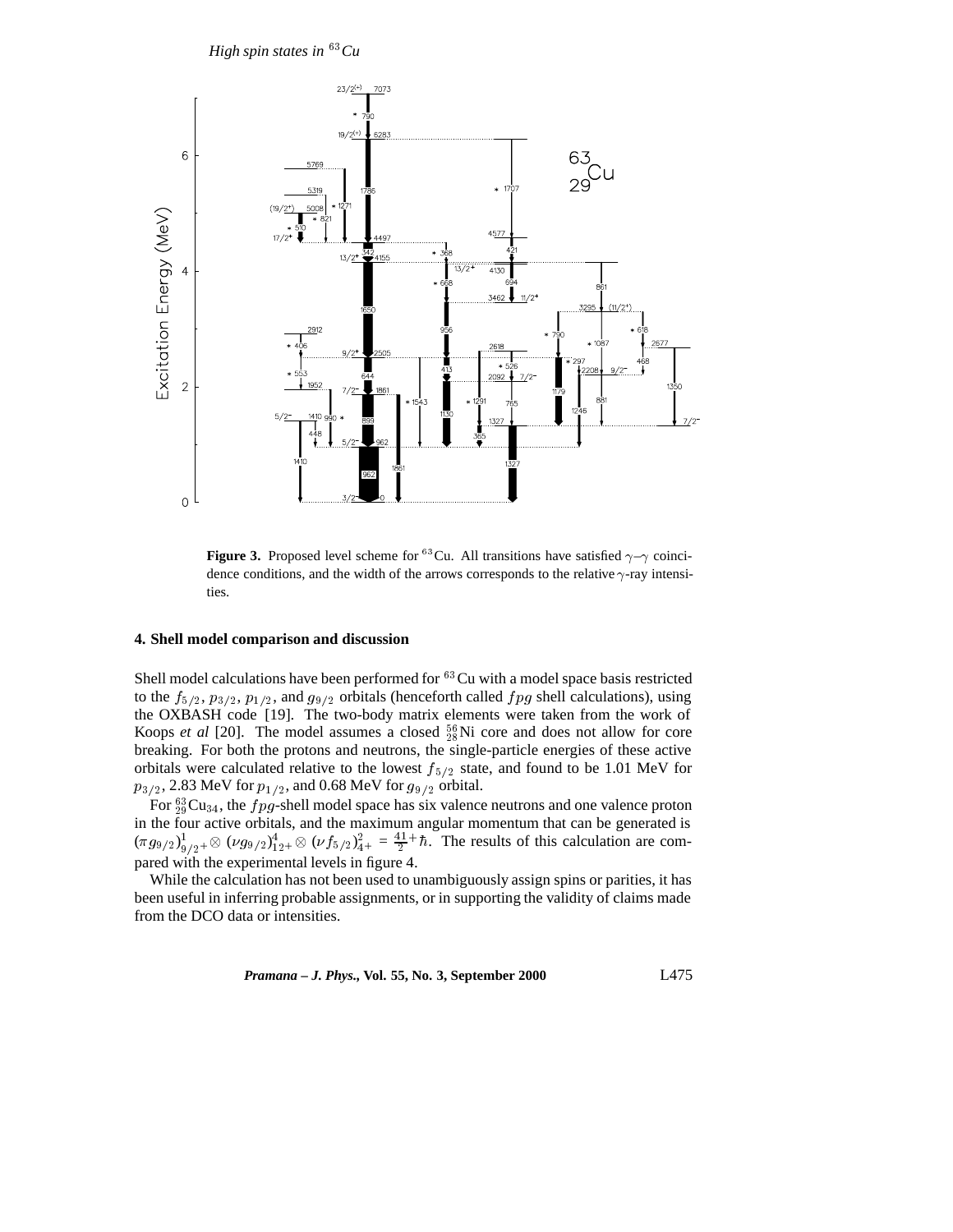# *B Mukherjee et al*

First few states with negative parity are well reproduced within 50 keV. Some low-lying states of +ve parity are also well reproduced but the yrast  $17/2^+$  state at 4497 keV and

**Table 1.** Level energies  $(E_x)$ , transition energies  $(E_\gamma)$ , initial  $(I_i^{\pi})$  and final  $(I_f^{\pi})$  spinparity of the transitions, relative intensities of  $\gamma$ -ray transitions  $(I_{\gamma})$  and DCO ratios  $(R_{\text{dco}})$  are shown for <sup>63</sup>Cu, as obtained from the present work. The error in the  $\gamma$ ray energy is about 0.1 keV. The DCO ratios of some of the transitions could not be measured because of their weak intensities.

| (keV)<br>962 | $E_\gamma$<br>(keV)<br>962 | $I_i^{\pi}$<br>(h) |                             | $I_\gamma$     | $R_{\rm{deo}}$ |
|--------------|----------------------------|--------------------|-----------------------------|----------------|----------------|
|              |                            |                    | $I_f^{\pi} \choose (\hbar)$ | (% )           |                |
|              |                            | $5/2^-$            | $3/2^-$                     | 100            | 0.55           |
| 1327         | 365                        | $7/2^-$            | $5/2^-$                     | 18             | 0.73           |
|              | 1327                       | $7/2^-$            | $3/2^-$                     | 38             | 1.10           |
| 1410         | 448                        | $5/2^{-}$          | $5/2^-$                     | $\overline{4}$ |                |
|              | 1410                       | $5/2^-$            | $3/2^-$                     | 10             | 0.62           |
| 1861         | 899                        | $7/2^-$            | $5/2^-$                     | 8              | 0.51           |
|              | 1861                       | $7/2^-$            | $3/2^-$                     | 18             | 0.94           |
| 1952         | 990                        |                    |                             | 8              |                |
| 2092         | 765                        | $7/2^-$            | $7/2 -$                     | 3              |                |
|              | 1130                       | $7/2^-$            | $5/2^-$                     | 37             | 0.63           |
| 2208         | 881                        | $9/2^-$            | $7/2^-$                     | 3              |                |
|              | 1246                       | $9/2 -$            | $5/2^-$                     | 10             | 0.98           |
| 2505         | 297                        | $9/2^+$            | $9/2 -$                     | $\mathfrak z$  |                |
|              | 413                        | $9/2^+$            | $7/2 -$                     | 28             | 0.61           |
|              | 553                        | $9/2^+$            |                             | $\overline{c}$ |                |
|              | 644                        | $9/2^+$            | $7/2 -$                     | 36             | 0.47           |
|              | 1179                       | $9/2^+$            | $7/2 -$                     | 33             | 0.67           |
|              | 1543                       | $9/2^+$            | $5/2^-$                     | $\overline{4}$ |                |
| 2618         | 526                        |                    | $7/2^-$                     | 7              |                |
|              | 1291                       |                    | $7/2 -$                     | 8              |                |
| 2677         | 468                        |                    | $9/2^-$                     | 3              |                |
|              | 1350                       |                    | $7/2^-$                     | 8              |                |
| 2912         | 406                        |                    | $9/2^+$                     | $\overline{4}$ |                |
| 3295         | 618                        | $(11/2^{+})$       |                             | 5              |                |
|              | 790                        | $(11/2^+)$         | $9/2^+$                     | 8              |                |
|              | 1087                       | $(11/2^{+})$       | $9/2 -$                     | $\overline{c}$ |                |
| 3462         | 956                        | $11/2^{+}$         | $9/2^+$                     | 21             | 0.55           |
| 4130         | 668                        | $13/2^{+}$         | $11/2+$                     | 12             | 0.74           |
| 4155         | 694                        | $13/2^{+}$         | $11/2^+$                    | 14             | 0.43           |
|              | 861                        | $13/2^{+}$         | $(11/2^+)$                  | 6              | 0.41           |
|              | 1650                       | $13/2^{+}$         | $9/2^+$                     | 45             | 1.13           |
| 4497         | 342                        | $17/2^{+}$         | $13/2^+$                    | 45             | 1.02           |
|              | 368                        | $17/2^{+}$         | $13/2^{+}$                  | $\overline{4}$ |                |
| 4577         | 421                        |                    | $13/2^{+}$                  | 10             |                |
| 5008         | 510                        | $(19/2^{+})$       | $17/2^+$                    | 20             | 0.49           |
| 5319         | 821                        |                    | $17/2^{+}$                  | $\sqrt{2}$     |                |
| 5769         | 1271                       |                    | $17/2^{+}$                  | 8              |                |
| 6283         | 1707                       | $19/2^{(+)}$       |                             | 3              |                |
|              | 1786                       | $19/2^{(+)}$       | $17/2+$                     | 24             | 0.62           |
| 7073         | 790                        | $23/2^{(+)}$       | $19/2^{(+)}$                | 13             | 1.15           |

L476 *Pramana – J. Phys.,* **Vol. 55, No. 3, September 2000**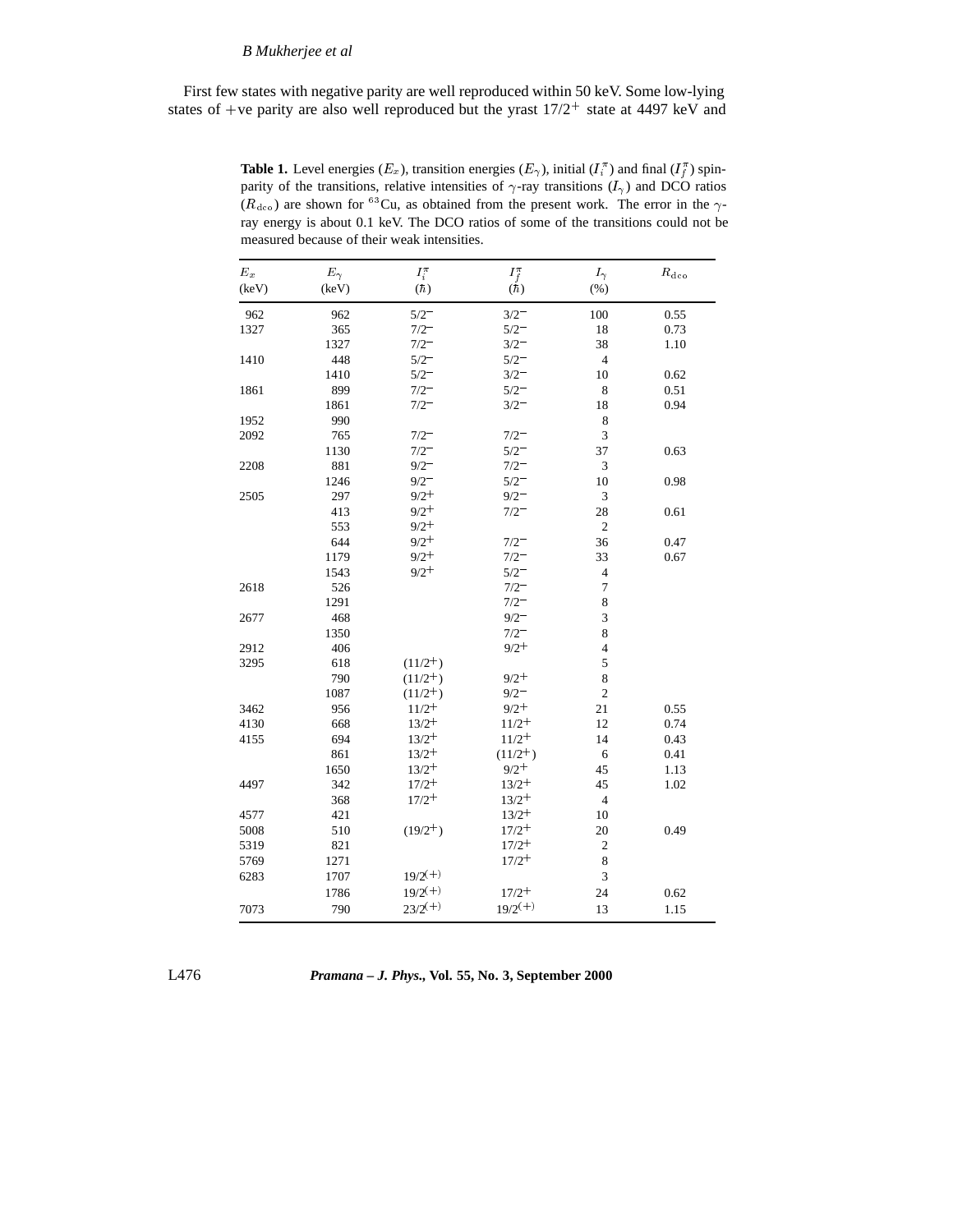

Figure 4. A comparison of experimental data and  $fpg$ -shell model calculations for <sup>63</sup>Cu. The highly non-yrast calculated levels are not shown.

 $19/2^{(+)}$  state at 6283 keV are too low by  $\sim$  250 keV. This may suggest that excitation from the  $f_{7/2}$  orbital in the <sup>56</sup>Ni core is important. However, the high spin states (19/2<sup>+</sup>) and  $23/2^{(+)}$  are quite well reproduced by this calculation.

# **5. Conclusion**

In summary, the high spin states of  ${}^{63}$ Cu have been studied with the GDA+CPDA configuration, identifying previously unobserved states up to excitation energy of 7073 keV. This nucleus was populated following the fusion evaporation reaction  ${}^{52}Cr + {}^{16}O$ . Detection of evaporated charged particles in CPDA allowed excellent separation of  $\gamma$ -ray transitions associated with the nucleus of interest. From the observed decays of states and DCO ratios, it

*Pramana – J. Phys.,* **Vol. 55, No. 3, September 2000** L477